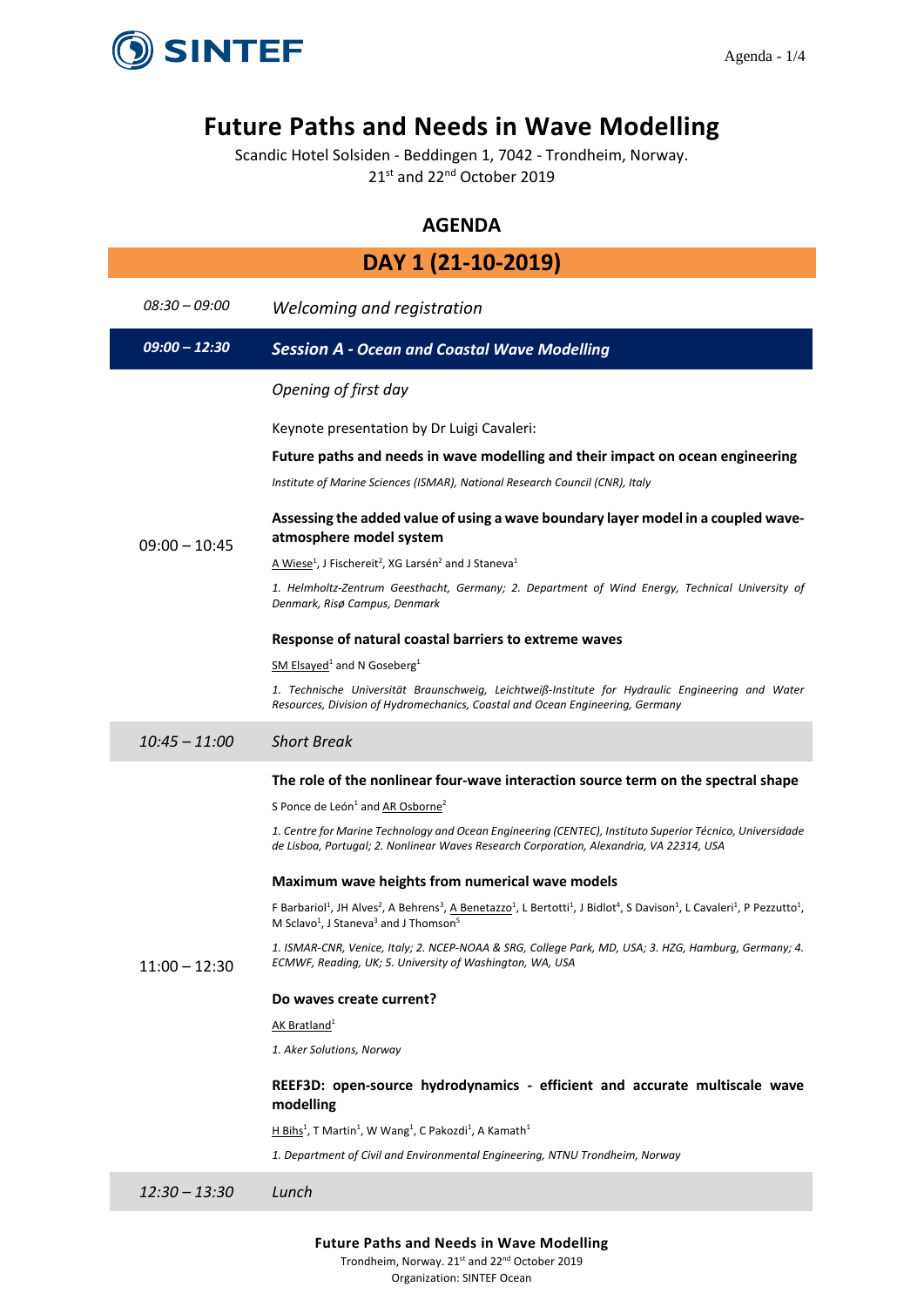



# *13:30 – 17:00 Session B - Laboratory methods: Generation, calibration, basin effects*

Keynote presentation by Prof. David Ingram:

# **Recreating the Ocean in the laboratory: multidirectional sea states for the FloWave Ocean Energy Research Facility**

*Institute for Energy Systems (IES), School of Engineering, University of Edinburgh, UK*

## **Phase-resolving spatio-temporal wave measurements using stereo imaging for model and laboratory studies**

A Benetazzo<sup>1</sup>, F Ardhuin<sup>2</sup>, F Barbariol<sup>1</sup>, F Bergamasco<sup>3</sup>, L Cavaleri<sup>1</sup>, S Davison<sup>1</sup>, J-F Filipot<sup>4</sup>, PV Guimarães<sup>5</sup>, F Leckler<sup>5</sup>, G Marechal<sup>2</sup>, C Peureux<sup>2</sup>, P Pezzutto<sup>1</sup>, F Qiao<sup>6</sup>, M Sclavo<sup>7</sup>, J Yoo<sup>8</sup>

13:30 – 15:00 *1. Institute of Marine Sciences (ISMAR)-National Research Council (CNR), Italy; 2. Univ. Brest, CNRS, IRD, Ifremer, Laboratoire d'Océanographie Physique et Spatiale (LOPS), IUEM, France; 3. DAIS – Università Ca' Foscari, Italy; 4. France Energies Marines, France; 5. Shom, France; 6. First Institute of Oceanography (FIO), State Oceanic Administration (SOA), P. R. China; 7. Institute for the Dynamics of Environmental Processes (IDPA)-National Research Council (CNR), Italy; 8. Korea Institute of Ocean Science and Technology (KIOST), Republic of Korea.*

# **Influence of spurious waves on the performance of active absorption systems in oblique waves**

T Lykke Andersen<sup>1</sup>, MR Eldrup<sup>1</sup> and P Frigaard<sup>1</sup>

*1. Aalborg University, Denmark*

# *15:00– 15:15 Short Break*

#### **Separation of incident and reflected nonlinear waves on steep foreshores**

 $MR$  Eldrup<sup>1</sup>, TL Andersen<sup>1</sup> and P Frigaard<sup>1</sup>

*1. Aalborg University, Denmark*

#### **A preliminary assessment of an improved bayesian wave estimation method**

 $J$  Mas-Soler<sup>1,2</sup>, A Souto-Iglesias<sup>1</sup> and AN Simos<sup>2</sup>

*1. CEHINAV-DACSON-ETSIN, Universidad Politécnica de Madrid (UPM), Spain; 2. Numerical Offshore Tank (TPN), University of São Paulo, SP, Brazil*

#### $15:15 - 17:00$ **Role and laboratory adjustment of non-stationary water level and wave steepness on the robustness of wave overtopping estimation**

NB Kerpen<sup>1</sup>, K-F Daemrich<sup>1</sup>, O Lojek<sup>1</sup> and T Schlurmann<sup>1</sup>

*1. Leibniz University Hannover, Ludwig-Franzius-Institute for Hydraulic, Estuarine and Coastal Engineering, Germany*

## **A parameter for sampling of critical nonlinear random wave events**

CT Stansberg<sup>1</sup>

*1. Ctstansberg Marinteknikk, Norway*

### *Closing of first day*

| 17:15 | BUS transport from Scandic Hotel Solsiden to SINTEF Ocean (Tyholt) |
|-------|--------------------------------------------------------------------|
| 17:30 | Visit to SINTEF Ocean facilities at Tyholt                         |
| 18:30 | BUS transport from SINTEF Ocean (Tyholt) to Trondheim city centre  |
|       |                                                                    |

*19:00 Social dinner at "To Rom og Kjøkken"*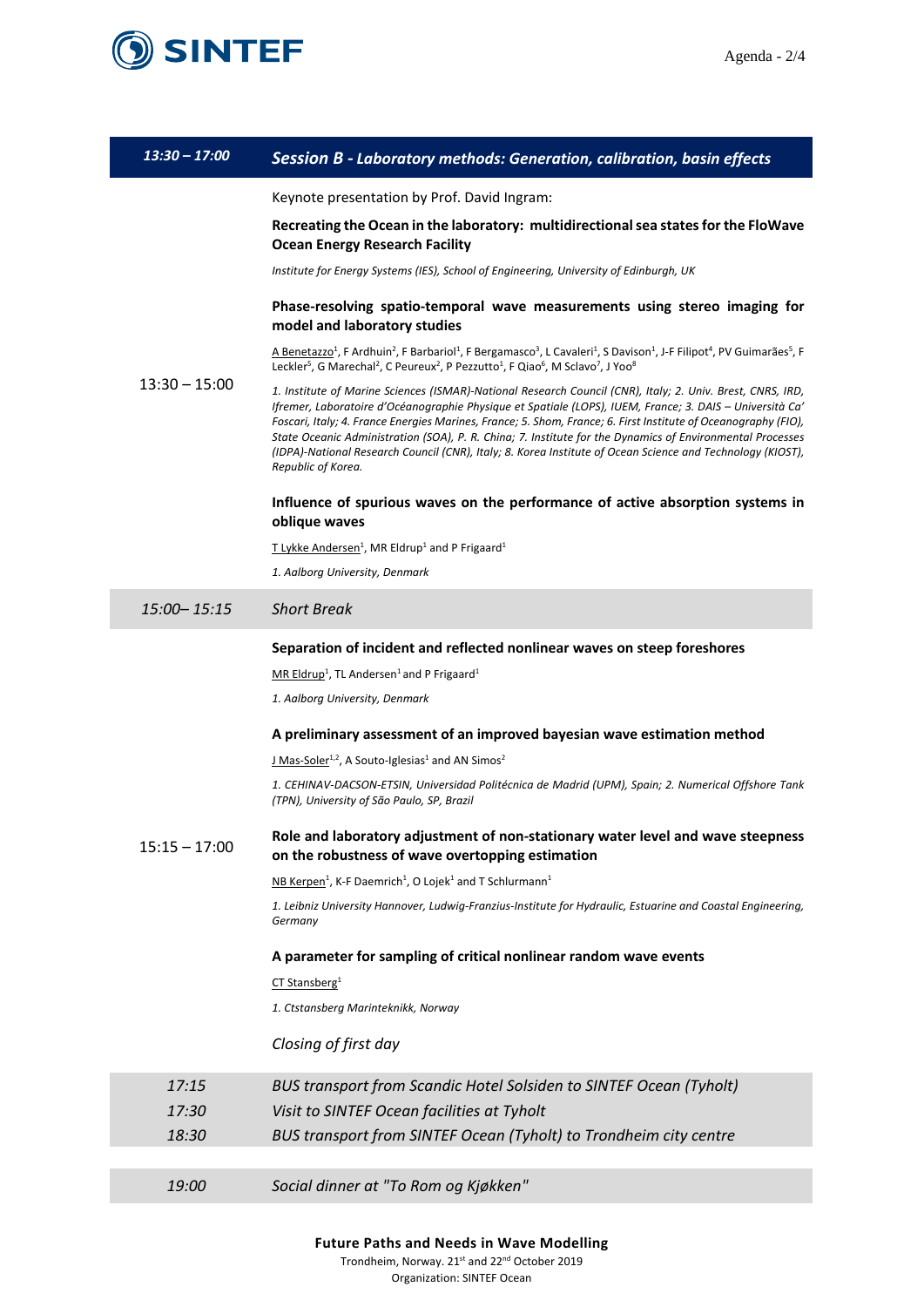

# **DAY 2 (22-10-2019)**

| $08:30 - 11:45$ | <b>Session C - Extreme waves</b>                                                                                                                                                                                                                       |
|-----------------|--------------------------------------------------------------------------------------------------------------------------------------------------------------------------------------------------------------------------------------------------------|
|                 | Opening of second day                                                                                                                                                                                                                                  |
|                 | Keynote presentation by Dr Alfred R Osborne:                                                                                                                                                                                                           |
|                 | Nonlinear Fourier Analysis of Ocean Wave Fields: Applications to Wave Modeling,<br><b>Data Analysis and Extreme Waves</b>                                                                                                                              |
|                 | Nonlinear Waves Research Corporation (NWRC), Virginia, USA.                                                                                                                                                                                            |
| $08:30 - 10:00$ | Modelling the proper waves to identify the design action effects                                                                                                                                                                                       |
|                 | OT Gudmestad <sup>1</sup><br>1. University of Stavanger, Norway                                                                                                                                                                                        |
|                 |                                                                                                                                                                                                                                                        |
|                 | Extreme wave statistics in following, crossing and counter-propagating wave fields:<br>Laboratory experiments and numerical simulations                                                                                                                |
|                 | K Trulsen <sup>1</sup> , S Støle-Hentschel <sup>1</sup> , JC Nieto Borge <sup>2</sup> , L Rye <sup>1</sup> and S Olluri <sup>1</sup>                                                                                                                   |
|                 | 1. Department of Mathematics, University of Oslo, Norway; 2. Department of Physics and Mathematics,<br>University of Alcalá, Spain                                                                                                                     |
| 10:00-10:15     | <b>Short Break</b>                                                                                                                                                                                                                                     |
|                 | Predicting wave statistics from wave spectral information                                                                                                                                                                                              |
|                 | O Gramstad <sup>1</sup> , EB Bitner-Gregersen <sup>1</sup> , OJ Aarnes <sup>2</sup> , O Breivik <sup>2</sup> , AK Magnusson <sup>2</sup> and M Malila <sup>2</sup>                                                                                     |
|                 | 1. DNV GL, Norway; 2. MET Norway, Norway                                                                                                                                                                                                               |
|                 | Challenges in description of nonlinear waves due to sampling variability                                                                                                                                                                               |
|                 | EB Bitner-Gregersen <sup>1</sup> , O Gramstad <sup>1</sup> , AK Magnusson <sup>2</sup> and M Malila <sup>2</sup>                                                                                                                                       |
|                 | 1. DNV GL GTR, Norway; 2. MET Norway, Norway                                                                                                                                                                                                           |
| $10:15 - 11:45$ | Directional characteristics of some rogue waves. Observations and high-resolution<br>wave hindcasts                                                                                                                                                    |
|                 | AK Magnusson <sup>1</sup> , E Bitner-Gregersen <sup>2</sup> , Ø Breivik <sup>1</sup> , O Gramstad <sup>2</sup> , MP Malila <sup>1</sup> , M Reistad <sup>1</sup> , S Støle-Hentschel <sup>3</sup> ,<br>K Trulsen <sup>3</sup> , OJ Aarnes <sup>1</sup> |
|                 | 1. MET-Norway, Norway; 2. DNV-GL, Norway; 3. UiO, Norway                                                                                                                                                                                               |
|                 | Simulation of steep irregular waves with a mixed Eulerian-Lagrangian spectral<br>method                                                                                                                                                                |
|                 | S Fouques <sup>1</sup> , C Pakozdi <sup>2</sup>                                                                                                                                                                                                        |
|                 | 1. SINTEF Ocean, Norway; 2. Norwegian University of Science and Technology, Norway                                                                                                                                                                     |
|                 |                                                                                                                                                                                                                                                        |
|                 |                                                                                                                                                                                                                                                        |

*11:45 – 12:45 Lunch*